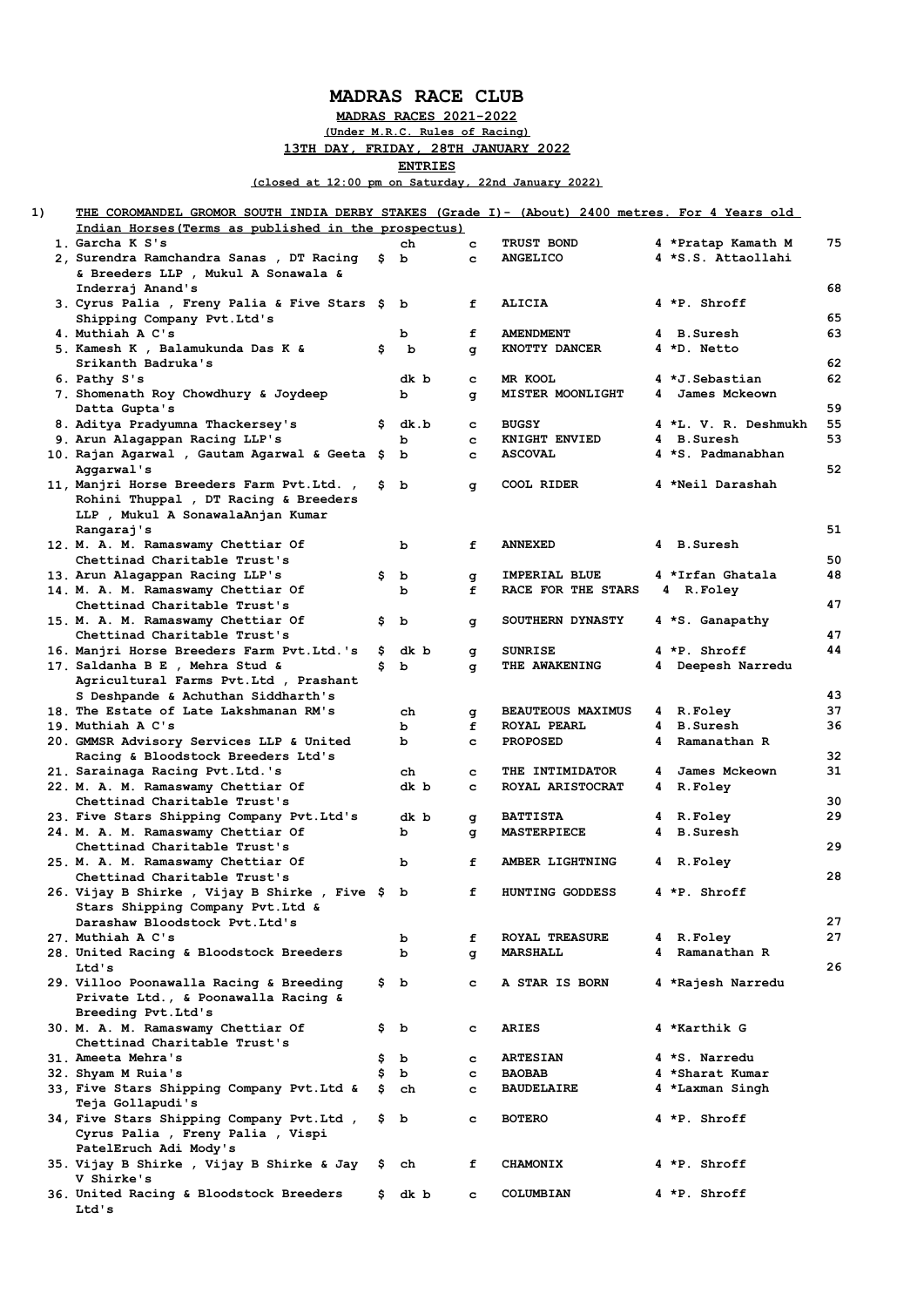| 37, Murali Mahipal Damera Kumara , Chitra<br>Venkat Iyer & Peter C Dsouza's           | Ş.       | b      | c            | <b>COSTELLO</b>         | 4 *D. Netto                       |
|---------------------------------------------------------------------------------------|----------|--------|--------------|-------------------------|-----------------------------------|
| 38. M. A. M. Ramaswamy Chettiar Of                                                    | Ş        | b      | c            | <b>DARWIN</b>           | 4 *Karthik G                      |
| Chettinad Charitable Trust's<br>39. Ameeta Mehra's                                    |          |        |              |                         |                                   |
|                                                                                       | \$<br>\$ | b<br>b | c<br>c       | DIVINE RAY<br>EL PATRON | 4 *Darius Byramji<br>4 *P. Shroff |
| 40. Manjri Horse Breeders Farm Pvt.Ltd.'s<br>41. Manjri Horse Breeders Farm Pvt.Ltd., | \$       | b      | f            | ELECTRIC BLUE           | 4 *Parvati Byramji                |
| Aditya Pradyumna Thackersey , Mukul A<br>Sonawala & DT Racing & Breeders LLP's        |          |        |              |                         |                                   |
| 42, Mehernosh H Deboo & Auzita H Deboo's                                              | Ş        | b      | c            | <b>EMRYS</b>            | 4 *P. Shroff                      |
| 43, K.Manoj Kumar & Gaja Manoj 's                                                     | \$       | b      | q            | <b>#EVALDO</b>          | 4 *Prasanna Kumar                 |
| 44, Rama Seshu Eyunni & Prabhakar Reddy's                                             | \$       | b      | c            | <b>FALCON EDGE</b>      | 4 *R.H.Sequeira                   |
| 45, Manjri Horse Breeders Farm Pvt.Ltd. &                                             | Ş        | b      | c            | FIRST LIGHT             | 4 *Darius Byramji                 |
| Darius Byramji's                                                                      |          |        |              |                         |                                   |
| 46. Manjri Horse Breeders Farm Pvt.Ltd.,<br>Saldanha B E & Mark Saldanha's            | Ş        | b      | c            | <b>FLAMING FIRE</b>     | 4 *M. Narredu                     |
| 47. Vijay B Shirke , Vijay B Shirke , Jay                                             | Ş.       | b      | c            | <b>JOHANNESBURG</b>     | 4 *P. Shroff                      |
| V Shirke & Manjri Horse Breeders Farm<br>Pvt.Ltd.'s                                   |          |        |              |                         |                                   |
| 48. Ameeta Mehra's                                                                    | \$       | b      | c            | <b>KARACHI</b>          | 4 *Parvati Byramji                |
| 49. Diamond Band Racing Syndicate Pvt. Ltd \$                                         |          | ch     | c            | <b>KENSINGTON</b>       | 4 *Arjun Mangalorkar              |
| , Haider Soomar , Kersi H Vachha &<br>Sumit Mazumder's                                |          |        |              |                         |                                   |
| 50. Five Stars Shipping Company Pvt.Ltd &                                             | ş        | b      | f            | <b>KENSINGTON COURT</b> | 4 *Irfan Ghatala                  |
| Rajan Agarwal's                                                                       |          |        |              |                         |                                   |
| 51. Daulat Chhabria's                                                                 | \$       | b      | c            | KNIGHT IN HOOVES        | 4 *Rajesh Narredu                 |
| 52. Vijay B Shirke , Vijay B Shirke & SKJ                                             | \$       | dk b   | c            | ^KOKOMO                 | 4 *M.K.Jadhav                     |
| Racing & Breeding Pvt. Ltd's                                                          |          |        |              |                         |                                   |
| 53. Manjri Horse Breeders Farm Pvt.Ltd.,                                              | \$       | ь      | f            | <b>LANTANA</b>          | 4 *Darius Byramji                 |
| Aditya Pradyumna Thackersey , Mukul A                                                 |          |        |              |                         |                                   |
| Sonawala & DT Racing & Breeders LLP's                                                 |          |        |              |                         |                                   |
| 54. Villoo Poonawalla Racing & Breeding                                               | \$       | ch     | f            | <b>LOVE</b>             | 4 *Rajesh Narredu                 |
| Private Ltd.,'s                                                                       |          |        |              |                         |                                   |
| 55. Manjri Horse Breeders Farm Pvt.Ltd.,                                              | \$       | b      | c            | <b>MATERA</b>           | 4 *Parvati Byramji                |
| Mukul A Sonawala & DT Racing &                                                        |          |        |              |                         |                                   |
| Breeders LLP's                                                                        |          |        |              |                         |                                   |
| 56, Mehernosh H Deboo & Auzita H Deboo's                                              | ş        | b      | f            | <b>MIRACLE</b>          | 4 *P. Shroff                      |
| 57, Mehernosh H Deboo & Auzita H Deboo's                                              | \$       | b      | c            | MONARCHY                | 4 *P. Shroff                      |
| 58. SKJ Racing & Breeding Pvt.Ltd's                                                   | \$       | ь      | c            | <b>AULTIENCRYPTED</b>   | 4 *A.M.Jadhav                     |
| 59. Saldanha B E , Mark Saldanha & Sohna                                              | \$       |        |              | <b>MY TREASURE</b>      | 4 *M. Narredu                     |
|                                                                                       |          |        |              |                         |                                   |
|                                                                                       |          | b      | f            |                         |                                   |
| Stud Farm Pvt.Ltd's                                                                   |          |        |              |                         |                                   |
| 60. Usha Stud & Agri. Farms Pvt. Ltd &                                                | \$       | ch     | f            | <b>MYSTICAL ROSE</b>    | 4 *M. Narredu                     |
| Saldanha B E's                                                                        |          |        |              |                         |                                   |
| 61. Digvijay Singh Shekhawat's                                                        | \$       | ch     | f            | NEW LOOK                | 4 *N.Ravinder Singh               |
| 62. Aditya Pradyumna Thackersey, DT                                                   | \$       | dk b   | f            | <b>OHANNA</b>           | 4 *Parvati Byramji                |
| Racing & Breeders LLP, Mukul A                                                        |          |        |              |                         |                                   |
| Sonawala , Byramji R RAnasuya Gupta's                                                 |          |        |              |                         |                                   |
| 63. The Rajagiri Rubber & Produce                                                     | \$       | ь      | f            | <b>PECANWOOD</b>        | 4 *Arjun Mangalorkar              |
| Co.Ltd.'s                                                                             |          |        |              |                         |                                   |
| 64. Manjri Horse Breeders Farm Pvt.Ltd.,                                              |          | b      | $\mathbf{C}$ | #PRESIDENTIAL           | 4 *P. Shroff                      |
| Stride Livestock Pvt. Ltd , Darashaw                                                  |          |        |              |                         |                                   |
| Bloodstock Pvt.Ltd , Chetan Shantilal                                                 |          |        |              |                         |                                   |
| Shah & Miss. Soonu J. Davar Mr. Dinesh                                                |          |        |              |                         |                                   |
| Vazirani's                                                                            |          |        |              |                         |                                   |
| 65, Homi Mehta , Homi Mehta , Jehangir                                                |          | \$ Ъ   | c            | <b>RASPUTIN</b>         | 4 *Imtiaz A Sait                  |
| Mehta , Milan LuthriaLiane Luthria's                                                  |          |        |              |                         |                                   |
| 66. Vijay B Shirke , Vijay B Shirke , Jay                                             | \$.      | b      | f            | <b>REVOLUTION</b>       | 4 *P. Shroff                      |
| V Shirke & Five Stars Shipping Company                                                |          |        |              |                         |                                   |
| Pvt.Ltd's                                                                             |          |        |              |                         |                                   |
| 67. M. A. M. Ramaswamy Chettiar Of                                                    | \$.      | ch     | c            | RULE OF LAW             | 4 *S. Ganapathy                   |
| Chettinad Charitable Trust's                                                          |          |        |              |                         |                                   |
| 68. Deepak Kumar's                                                                    | \$       | b      | f            | <b>SANTORINI</b>        | 4 *Ranjeet Shinde                 |
| 69. M. A. M. Ramaswamy Chettiar Of                                                    | \$       | b      | c            | <b>SENTINEL</b>         | 4 *Karthik G                      |
| Chettinad Charitable Trust's                                                          |          |        |              |                         |                                   |
| 70. United Racing & Bloodstock Breeders                                               | \$       | b      | c            | <b>SPINOZA</b>          | 4 *P. Shroff                      |
| Ltd's                                                                                 |          |        |              |                         |                                   |
| 71. M. A. M. Ramaswamy Chettiar Of                                                    | Ş.       | b      | f            | STAR OF THE HILLS       | 4 *S. Ganapathy                   |
| Chettinad Charitable Trust's                                                          |          |        |              |                         |                                   |
| 72. United Racing & Bloodstock Breeders                                               | \$       | ь      | c            | <b>STOCKBRIDGE</b>      | 4 *Arjun Mangalorkar              |
| Ltd's                                                                                 |          |        |              |                         |                                   |
| 73. Joydeep Datta Gupta's                                                             | \$       | b      | c            | SUNSHINE PRINCE         | 4 *Arjun Mangalorkar              |
| 74. Daulat Chhabria's                                                                 |          | ь      | c.           | SUPREME RUNNER          | 4 Deepesh Narredu                 |
| 75, Vivek S Jain, Rohit J Patel &<br>Sardeshmukh S.P's                                | \$       | b      | c            | <b>TARZAN</b>           | 4 *Zadmal Singh                   |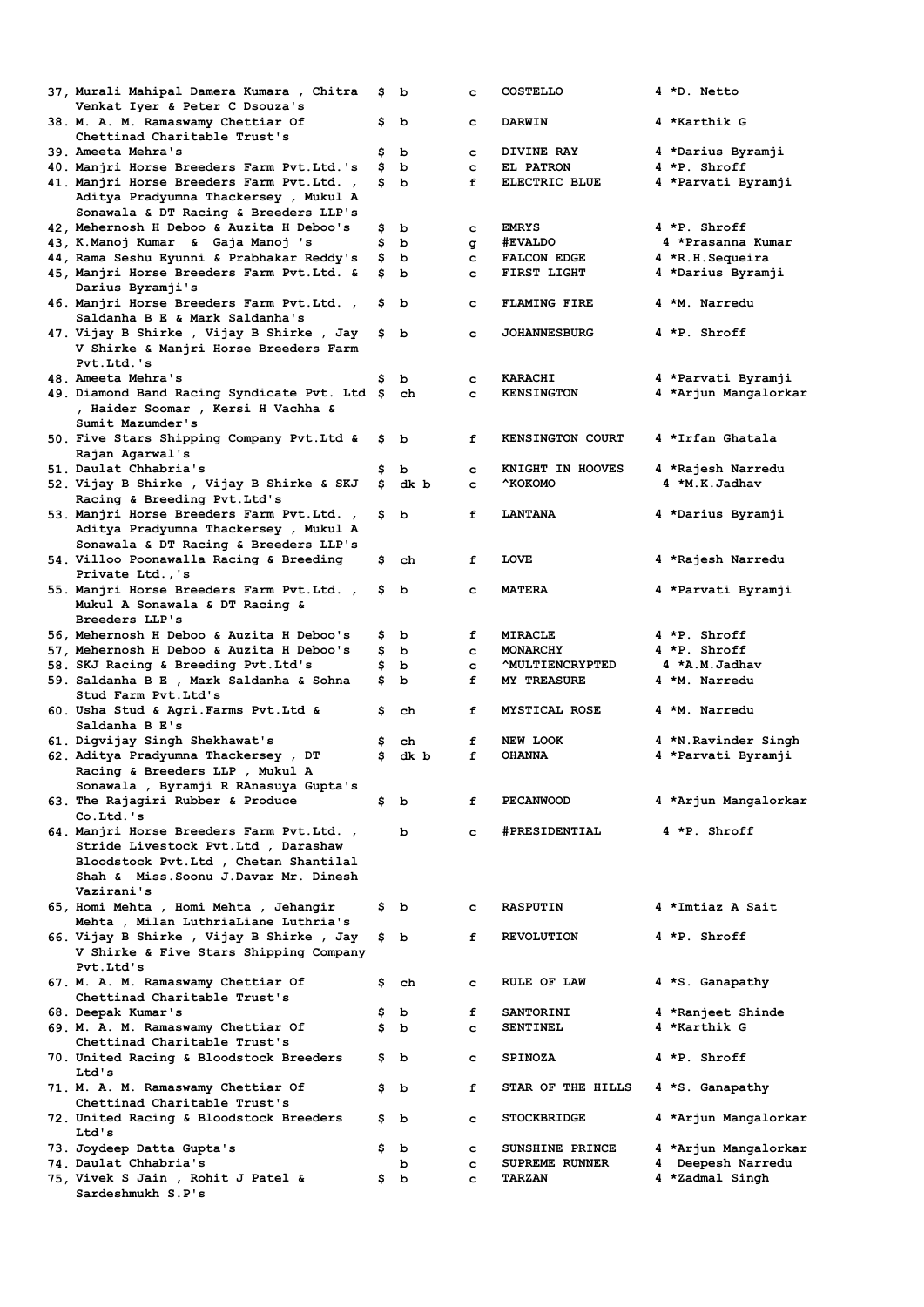|    | 76, Gautam Basapa , Manjunath B S , Apana<br>Subaiya P & Prashanth C A's                       | S.  | $\mathbf{b}$ | c         | <b>WINDSTORM</b>                             |         | 4 *S. Narredu                  |          |
|----|------------------------------------------------------------------------------------------------|-----|--------------|-----------|----------------------------------------------|---------|--------------------------------|----------|
|    | 77. Five Stars Shipping Company Pvt. Ltd ,                                                     | \$. | dk b         | c.        | <b>ZUCCARELLI</b>                            |         | 4 *P. Shroff                   |          |
|    | DT Racing & Breeders LLP, Mukul A                                                              |     |              |           |                                              |         |                                |          |
|    | Sonawala & Narielwala A S's                                                                    |     |              |           |                                              |         |                                |          |
|    | ^ First Supplementary Entry # Final Entry                                                      |     |              |           |                                              |         |                                |          |
| 2) | The Dr.M.A.M.Ramaswamy Memorial Trophy (Grade III)- (About) 1400 metres. For Indian Horses 4   |     |              |           |                                              |         |                                |          |
|    | Years old & over (Terms as published in the prospectus)                                        |     |              |           |                                              |         |                                |          |
|    | 1, Rienzie M.K.Edwards & Edwards P P M's                                                       |     | \$Ы          | đ         | MULTIFACETED                                 |         | 7 *Darius Byramji              | 118      |
|    | 2. Arun Alagappan Racing LLP's                                                                 |     | b            | h         | CAVALLO VELOCE                               |         | 8 B.Suresh                     | 112      |
|    | 3. M. A. M. Ramaswamy Chettiar Of                                                              |     | ch           | h         | MY OPINION                                   |         | 7 B.Suresh                     |          |
|    | Chettinad Charitable Trust's                                                                   |     |              |           |                                              |         |                                | 107      |
|    | 4. Krishna Das V , Bharat Veeramachaneni                                                       | s   | b            | h         | VICTORY PARADE                               |         | 6 *D. Netto                    |          |
|    | , Parthasarathy C & Comandur<br>Parathasarathy's                                               |     |              |           |                                              |         |                                | 104      |
|    | 5. Five Stars Shipping Company Pvt. Ltd &                                                      |     | b            | q         | MZILIKAZI                                    |         | 6 R.Foley                      |          |
|    | Darashaw Bloodstock Pvt.Ltd's                                                                  |     |              |           |                                              |         |                                | 95       |
|    | 6, Marthand Singh Mahindra & Surendranath \$                                                   |     | b            | m         | <b>SHESMYSCRIPT</b>                          |         | 7 *Irfan Ghatala               |          |
|    | G's                                                                                            |     |              |           |                                              |         |                                | 94       |
|    | 7. Namrataa Rakesh & Ujash Mahendra                                                            | s   | ь            | q         | <b>VACHAN</b>                                |         | 5 *Rakesh                      |          |
|    | Patel's                                                                                        |     |              |           |                                              |         |                                | 93       |
|    | 8. Arun Alagappan Racing LLP's                                                                 |     | b            | g         | <b>BERNARDINI</b>                            |         | Dhruv Kumar                    |          |
|    |                                                                                                |     |              |           | Futnani                                      |         |                                | 92<br>92 |
|    | 9. Five Stars Shipping Company Pvt. Ltd's<br>10. M. A. M. Ramaswamy Chettiar Of                | \$  | b<br>ch      | m<br>m    | <b>RAMBUNCTIOUS</b><br><b>TUDOR TREASURE</b> |         | 5 *P. Shroff<br>7 R.Foley      |          |
|    | Chettinad Charitable Trust's                                                                   |     |              |           |                                              |         |                                | 90       |
|    | 11. J M Livestock Private Limited & Equest                                                     |     | b            | h         | LEOPARD ROCK                                 | 5       | Deepesh Narredu                |          |
|    | Pvt.Ltd's                                                                                      |     |              |           |                                              |         |                                | 88       |
|    | 12. M. A. M. Ramaswamy Chettiar Of                                                             |     | ch           | f         | <b>EMELDA</b>                                |         | 4 B.Suresh                     |          |
|    | Chettinad Charitable Trust's                                                                   |     |              |           |                                              |         |                                | 77       |
|    | 13. Aryama Sundaram .C's                                                                       |     | b            | h         | KNIGHT TEMPLAR                               |         | 6 *S. Padmanabhan              | 70       |
|    | 14. Poonawalla Racing & Breeding Pvt.Ltd , \$                                                  |     | $b$ (mtg)    | ${\bf m}$ | <b>ALLURING SILVER</b>                       |         | 5 *P. Shroff                   |          |
|    | Mukul A Sonawala & DT Racing &                                                                 |     |              |           |                                              |         |                                |          |
|    | Breeders LLP's<br>15, Marthand Singh Mahindra , James                                          | s   | ch           | h         | <b>BELLATOR</b>                              |         | 5 *S.S. Attaollahi             |          |
|    | Mathews, Prabhakar Reddy & Rama Seshu                                                          |     |              |           |                                              |         |                                |          |
|    | Eyunni's                                                                                       |     |              |           |                                              |         |                                |          |
|    | 16, Mehernosh H Deboo , Auzita H Deboo &                                                       | \$. | b            | m         | <b>ENIGMA</b>                                |         | 5 *P. Shroff                   |          |
|    | Sultan Singh's                                                                                 |     |              |           |                                              |         |                                |          |
|    | 17, Kunal Gupta Stud Farm LLP's                                                                |     | b            | h         | KNOTTY ASH                                   |         | 7 *Fazal-Ul-Rehman             |          |
|    |                                                                                                |     |              |           |                                              |         |                                |          |
| 3) | The Royal Western India Turf Club Trophy - (About) 1600 metres. A handicap for Horses rated 40 |     |              |           |                                              |         |                                |          |
|    | to 65, 5 years old and over (Handicap)<br>1. Sundar Varghese's                                 |     | dk b         |           | THAT'S MY CLASS                              |         | 8 Ajith Kumar V                | 65       |
|    | 2, Naveen Chandra S's                                                                          |     | b            | đ<br>g    | FUN STORM                                    |         | 5 N. Rupa                      | 63       |
|    | 3. Kersi H Vachha , Marthand Singh                                                             |     | b            | g         | <b>THUNDERCLAP</b>                           | 6       | Adhiraj Singh                  |          |
|    | Mahindra & Ritu Puri's                                                                         |     |              |           | Jodha                                        |         |                                | 62       |
|    | 4. Muthukaruppan K R & Gopal V M's                                                             |     | dk b         | h         | <b>PENANG</b>                                |         | 5 K. S. Mandanna               | 61       |
|    | 5. Zaveri Stud Farm Pvt Ltd's                                                                  |     | b            | g         | <b>RAYS OF SUN</b>                           |         | 5 P.Krishna                    | 61       |
|    | 6. Mandanna K S & Gamini Jayaratne K.G's                                                       |     | b            | m         | COTTON HALL                                  |         | 7 K. S. Mandanna               | 56       |
|    | 7. Deepak Kumar's                                                                              |     | ь            | g         | <b>EXCELLENT PHOENIX</b>                     | 8       | Fahad Khan                     | 54       |
|    | 8. Yasmeen Akbar's                                                                             |     | b            | m         | <b>DEMERARA</b><br><b>BEEJAY</b>             | 6<br>5. | Akbar Malick                   | 53       |
|    | 9, Akhtar Adamji Peerbhoy , Shahnaz<br>Akhtar Peerbhoy, Adhiraj Singh Jodha                    |     | ь            | q         | Jodha                                        |         | Adhiraj Singh                  |          |
|    | , Jai-Govind Stud Agricultural                                                                 |     |              |           |                                              |         |                                |          |
|    | FarmAjaykumar Arora's                                                                          |     |              |           |                                              |         |                                | 52       |
|    | 10, Jatin Laxmikant Trivedi , Nitin                                                            |     | b            | g         | LIVE BY NIGHT                                | 5.      | K. S. Mandanna                 |          |
|    | Himmatmal Jain & Rajesh Monga's                                                                |     |              |           |                                              |         |                                | 51       |
|    | 11. Tatineni Prasad Rao's                                                                      |     | b            | m         | <b>TEXAS ROSE</b>                            |         | 7 Vishesh M. P.                | 51       |
|    | 12. Arun Raghavan & Raghavan K's                                                               |     | dkb          | đ         | <b>DECISIVE</b>                              | 7       | Saddam Iqbal                   | 50       |
|    | 13. Murugappan AL's                                                                            |     | b            | q         | ROYAL COMMANDER                              |         | 6 R.Foley                      | 50       |
|    | 14. Gnanavel C's                                                                               |     | b            | q         | DONT DILLY DALLY                             |         | 8 N. Rupa                      | 49       |
|    | 15. Cheriyan Abraham's<br>16. Hyperion Blood Stock Pvt.Ltd. & Nissa                            |     | ь<br>b       | m         | DUE DILIGENCE<br><b>WAYTOGO</b>              | 5<br>5  | Dr.Anil Kumar<br>James Mckeown | 49       |
|    | Hoosein Nensey's                                                                               |     |              | đ         |                                              |         |                                | 49       |
|    | 17. The Rajagiri Rubber & Produce                                                              |     | b            | g         | <b>GANTON</b>                                | 6       | James Mckeown                  |          |
|    | Co.Ltd.'s                                                                                      |     |              |           |                                              |         |                                | 45       |
|    | 18. Vazhaparambil J Joseph & Bharat V.                                                         |     | b            | m         | <b>GLORIOUS SUNSHINE</b>                     | 5.      | J.Sebastian                    |          |
|    | Epur's                                                                                         |     |              |           |                                              |         |                                | 45       |
|    | 19. United Investments , Pradeep Bajoria &                                                     |     | b            | m         | <b>INKONITO</b>                              | 5       | James Mckeown                  |          |
|    | Sarainaga Racing Pvt.Ltd.'s                                                                    |     |              |           |                                              |         |                                | 43       |

**4) The Hyderabad Race Club Trophy - (About) 1400 metres. For Maiden Horses 3 years old only (Terms as published in the prospectus)**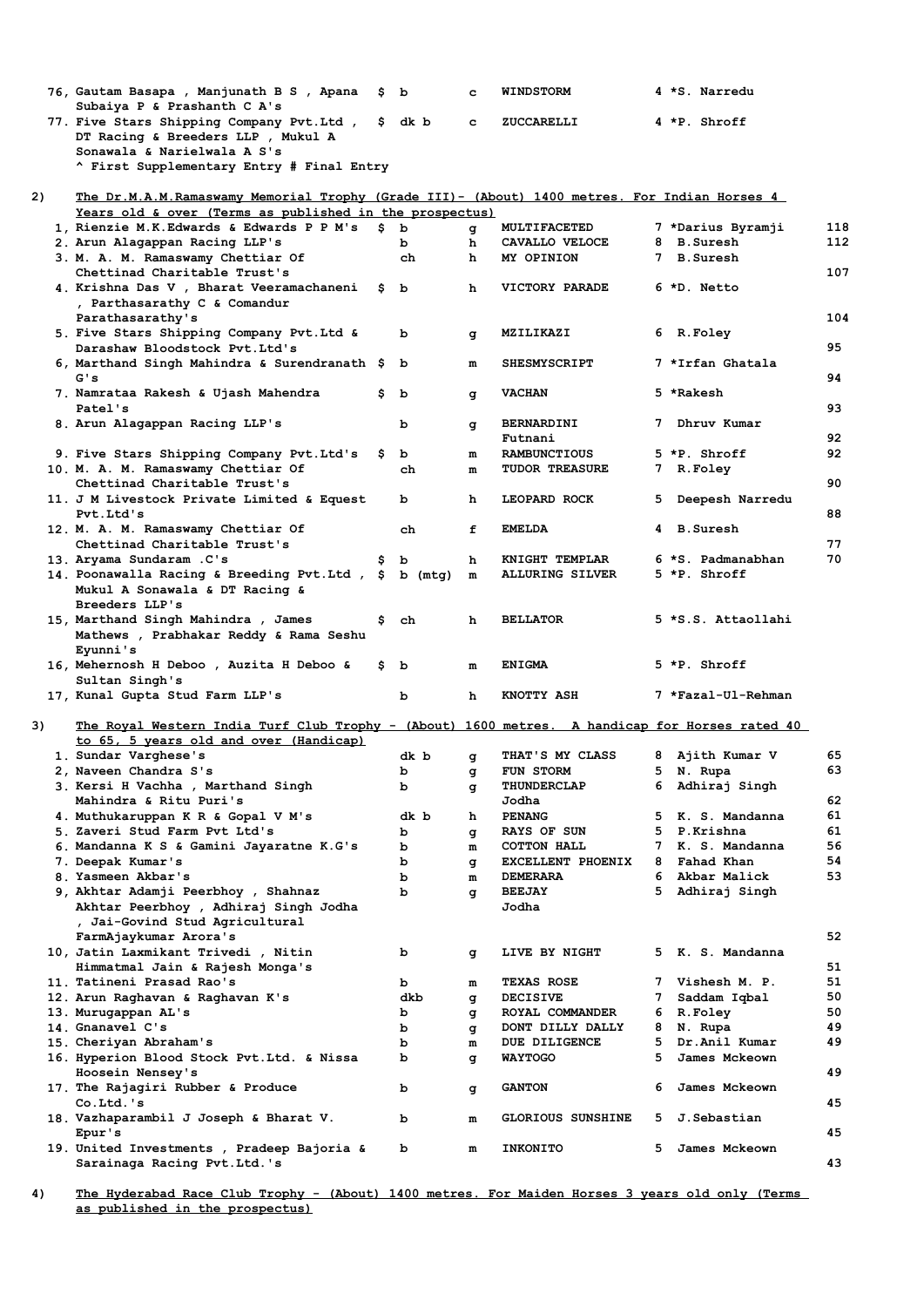|    | 1. Suresh Chintamaneni's                                                                        | b    |   | i f CHAPOSA SPRINGS                                            | 3 *P.Krishna         |    |
|----|-------------------------------------------------------------------------------------------------|------|---|----------------------------------------------------------------|----------------------|----|
|    | 2. Kishore Futnani's                                                                            |      |   | Top Class(USA)/Whistling Strait<br>i c STILL I RISE            | 3 Dhruv Kumar        | 0  |
|    |                                                                                                 | ь    |   | Futnani                                                        |                      |    |
|    |                                                                                                 |      |   | Chinese Whisper(IRE)/For Sure                                  |                      | 0  |
|    | 3. Marthand Singh Mahindra, Rina                                                                | ch   |   | i f ANATOLIA                                                   | 3 James Mckeown      |    |
|    | Mahindra & Joydeep Datta Gupta's<br>4. Arun Alagappan Racing LLP &                              |      |   | Western Aristocrat (USA) / Yas Marina<br>i c BERRETTINI        | 3 B.Suresh           |    |
|    | Chandrakanth Kankaria's                                                                         | dk b |   | Be Safe/Swiss Eagle                                            |                      |    |
|    | 5. GMMSR Advisory Services LLP & United                                                         | b    |   | i c CYNOSURE                                                   | 3 Ramanathan R       |    |
|    | Racing & Bloodstock Breeders Ltd's                                                              |      |   | Sanus Per Aquam (IRE) / Centrestage                            |                      |    |
|    | 6. Yeravada Stud & Agricultural Farm's                                                          | b    |   | i c DESERT STORM                                               | 3 *Saddam Iqbal      |    |
|    | 7. Vazhaparambil J Joseph & Bharat V.                                                           | dk.b |   | Perfect Stride (GB) /Desert Conqueror<br>i c GLORIOUS EVENSONG | 3 J. Sebastian       |    |
|    | Epur's                                                                                          |      |   | Excellent Art(GB)/Accessorize(IRE)                             |                      |    |
|    | 8. Sohna Stud Farm Pvt.Ltd's                                                                    | b    |   | i f GREAT SPIRIT                                               | 3 *Deepesh Narredu   |    |
|    |                                                                                                 |      |   | Planetaire (GB) /Eltihaab (USA)                                |                      |    |
|    | 9. Cheriyan Abraham & Rakesh Bathra's                                                           | b    |   | i c KAY STAR<br>Roderic O'Connor (IRE) / Star Goddess          | 3 Dr.Anil Kumar      |    |
|    | 10. Joydeep Datta Gupta, Bhaskar Banerjee                                                       | dk b |   | i c KING LOUIS                                                 | 3 James Mckeown      |    |
|    | , Jeet Banerjee , Achuthan Siddharth &                                                          |      |   | Win Legend(JPN)/Georgina(GB)                                   |                      |    |
|    | Sanjay Datta Gupta & Abhijit                                                                    |      |   |                                                                |                      |    |
|    | BandyopadhyayAnanda Bose's                                                                      |      |   |                                                                |                      |    |
|    | 11, Deepesh Narredu's                                                                           | dkb  |   | i c VERSATILE<br>Tenth Star(IRE)/Flamboyant Flame              | 3 *Deepesh Narredu   |    |
|    | 12, Deepesh Narredu's                                                                           | b    |   | i c WONDERFUL                                                  | 3 *Deepesh Narredu   |    |
|    |                                                                                                 |      |   | Excellent Art (GB) / Silver Beauty                             |                      |    |
|    | 13. Arun Alagappan Racing LLP,                                                                  | ь    |   | i f ZUCARDI                                                    | 3 B.Suresh           |    |
|    | Chandrakanth Kankaria , Mahendran R &<br>Angad Singh's                                          |      |   | Top Class(USA)/Allee Bleue                                     |                      |    |
|    |                                                                                                 |      |   |                                                                |                      |    |
| 5) | The Bangalore Race Club Trophy - (About) 1200 metres. For Maiden Horses 3 years old only (Terms |      |   |                                                                |                      |    |
|    | as published in the prospectus)                                                                 |      |   |                                                                |                      |    |
|    | 1, Arun Alagappan Racing LLP & Sans<br>Craintes Stud Farm Pvt. Ltd.'s                           | ch   |   | i f AUGUSTA<br>Be Safe/Someone Special                         | 3 B.Suresh           |    |
|    | 2. M. A. M. Ramaswamy Chettiar Of                                                               | ь    |   | i c DARK SON                                                   | 3 J.Sebastian        |    |
|    | Chettinad Charitable Trust's                                                                    |      |   | Planetaire (GB) / Just Julie (USA)                             |                      |    |
|    | 3. Vidita H Kale & Champaklal Zaveri's                                                          | ь    |   | i f DAZZLING PRINCESS                                          | 3 P.Krishna          |    |
|    | 4. Ritu Puri & Marthand Singh Mahindra's                                                        | ch   |   | Perfect Stride(GB)/Hidden Soul<br>i f FIERY RED                | 3 Adhiraj Singh      |    |
|    |                                                                                                 |      |   | Jodha                                                          |                      |    |
|    |                                                                                                 |      |   | Western Aristocrat (USA) / Cruising                            |                      |    |
|    | 5, Shantanu Sharma's                                                                            | b    |   | i f JAWAI                                                      | 3 *K. S. Mandanna    |    |
|    | 6. GMMSR Advisory Services LLP's                                                                | b    |   | Top Class(USA)/Kabini<br>i f LEBUA                             | 3 Ramanathan R       |    |
|    |                                                                                                 |      |   | Surfrider (IRE) / Light                                        |                      |    |
|    | 7. M. A. M. Ramaswamy Chettiar Of                                                               | ch   |   | i f ROYAL FALCON                                               | 3 J.Sebastian        |    |
|    | Chettinad Charitable Trust's                                                                    |      |   | David Livingston (IRE) / Allys Glory                           |                      |    |
|    | 8. M. A. M. Ramaswamy Chettiar Of<br>Chettinad Charitable Trust's                               | ь    |   | i c ROYAL MONARCH<br>Be Safe/Akaliki                           | 3 R.Foley            |    |
|    | 9. Murali Venkataswamy's                                                                        | b    |   | i f SANTAMARINA STAR                                           | 3 Ramanathan R       |    |
|    |                                                                                                 |      |   | Sanus Per Aquam(IRE)/Senora Bella                              |                      |    |
|    | 10. Aditya Pradyumna Thackersey's                                                               | b    |   | i c SINATRA                                                    | 3 B.Suresh           |    |
|    | 11, Neil Madan Bahal & Jai-Govind Stud                                                          | b    |   | Air Support(USA)/Scarlet O'Hara<br>i f STAR LAP                | 3 Adhiraj Singh      |    |
|    | Agricultural Farm's                                                                             |      |   | Jodha                                                          |                      |    |
|    |                                                                                                 |      |   | Sedgefield(USA)/Ballade Danon(IRE)                             |                      |    |
|    | 12. Cyrus Palia & Freny Palia's                                                                 | ch   |   | i f TIMELESS ROMANCE                                           | 3 *R.Foley           |    |
|    |                                                                                                 |      |   | Excelebration/Timeless Love(IRE)                               |                      |    |
| 6) | The Royal Calcutta Turf Club Trophy - (About) 1200 metres. A handicap for Horses rated 20 to 45 |      |   |                                                                |                      |    |
|    | (Handicap)                                                                                      |      |   |                                                                |                      |    |
|    | 1. Muthukaruppan K R , Suresh N &<br>Mandanna K S's                                             | b    | m | SHADOW OF LOVE                                                 | 6 K. S. Mandanna     | 45 |
|    | 2. Priya Raman's                                                                                | dk b | m | <b>WINRAISE</b>                                                | 6 *Fahad Khan        |    |
|    |                                                                                                 |      |   | (late ROYAL RULES)                                             |                      | 45 |
|    | 3. M. A. M. Ramaswamy Chettiar Of                                                               | ь    | f | LADY SOLITAIRE                                                 | <b>R.Foley</b><br>4  |    |
|    | Chettinad Charitable Trust's<br>4. Vazhaparambil J Joseph & Rapar's                             | dk b | f | <b>VALESKA</b>                                                 | J.Sebastian<br>4     | 44 |
|    | Galloping Stars LLP's                                                                           |      |   |                                                                |                      | 44 |
|    | 5. Aditya Pradyumna Thackersey's                                                                | b    | m | <b>RWANDA</b>                                                  | <b>B.Suresh</b><br>5 | 43 |
|    | 6, Manjri Horse Breeders Farm Pvt.Ltd.,                                                         | ь    | f | SANTA CLARA                                                    | Adhiraj Singh<br>4   |    |
|    | Akhtar Adamji Peerbhoy, Shahnaz                                                                 |      |   | Jodha                                                          |                      |    |
|    | Akhtar Peerbhoy & Ajaykumar Arora's                                                             |      |   |                                                                |                      | 43 |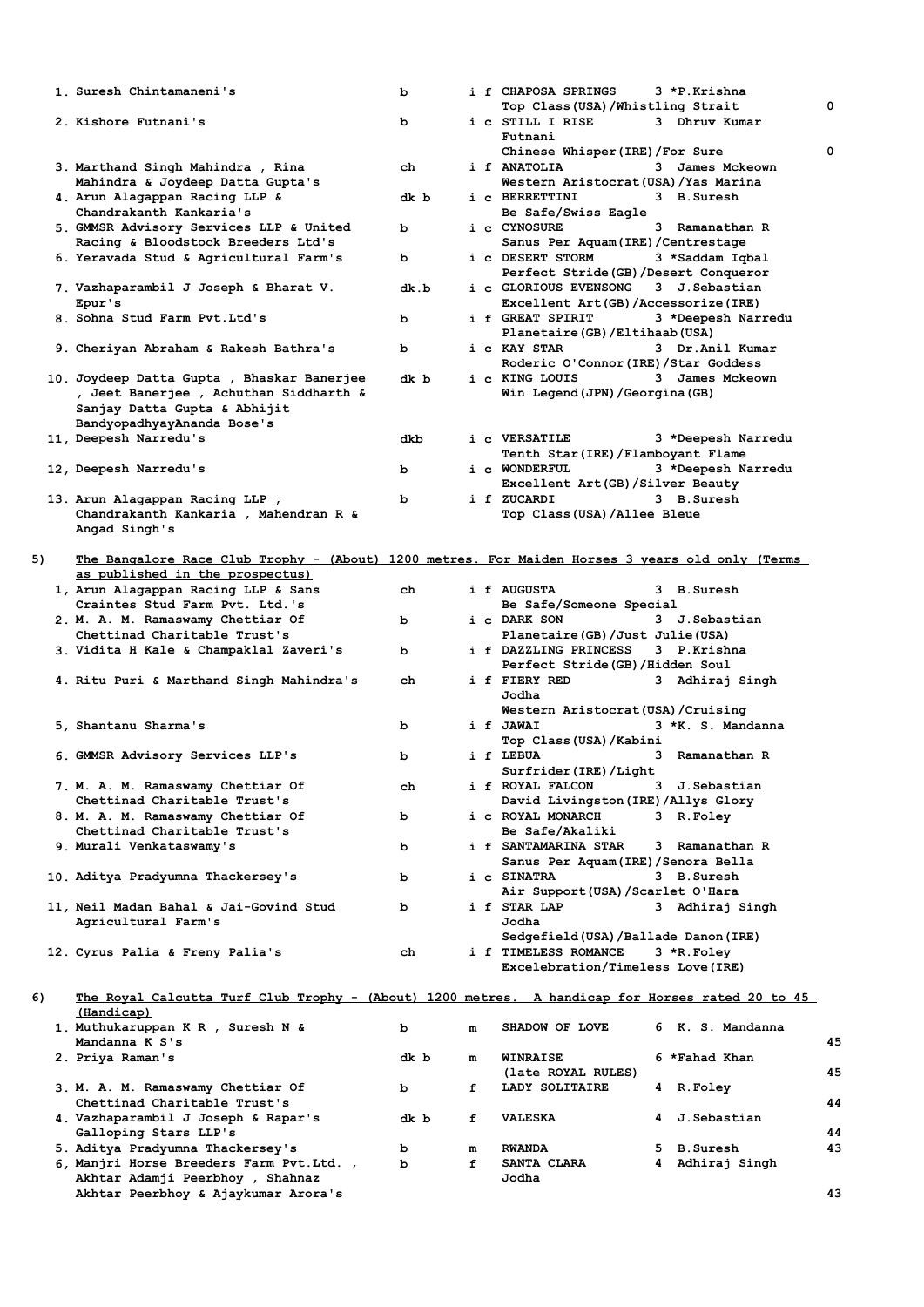|    | 7. Gainsville Stud & Agl.Farm Pvt.Ltd ,<br>Kishore Rungta & Saleem Fazelbhoy's                  | dk b     | c      | <b>SUCCESSION</b>                          | 4 | Deepesh Narredu  | 43       |
|----|-------------------------------------------------------------------------------------------------|----------|--------|--------------------------------------------|---|------------------|----------|
|    | 8. M. A. M. Ramaswamy Chettiar Of                                                               | b        | f      | <b>STRONG BREEZE</b>                       | 4 | <b>B.Suresh</b>  |          |
|    | Chettinad Charitable Trust's                                                                    |          |        |                                            |   |                  | 42       |
|    | 9. Ramesh J's                                                                                   | b        | g      | WILD FRANK                                 | 5 | K. S. Mandanna   | 42       |
|    | 10. Mukteshwar Racing LLP's                                                                     | ch       | m      | <b>PROTEA</b><br>Futnani                   |   | 5 *Dhruv Kumar   | 40       |
|    | 11. Muthuvellayan K's                                                                           | b        |        | AIR MARSHALL                               | 4 | <b>B.Suresh</b>  | 39       |
|    | 12. Zaveri Stud Farm Pvt Ltd's                                                                  | ch       | g<br>f | SWEET FRAGRANCE                            |   | 4 P.Krishna      | 39       |
|    | 13. Ramanathan A L's                                                                            | b        | f      | <b>ANDROMEDA SKY</b>                       | 4 | R.Foley          | 38       |
|    | 14. Nagaraj D , Jagdish P S & Ghanesh V                                                         | b        | g      | PAPPA RICH                                 | 7 | P.Krishna        |          |
|    | P's                                                                                             |          |        |                                            |   |                  | 38       |
|    | 15. Pathy S's                                                                                   | b        | f      | <b>SOUL MATE</b>                           |   | 4 B.Suresh       | 38       |
|    | 16. Dhruv Kumar Futnani's                                                                       | ch       | q      | <b>STAR PROOF</b>                          |   | 6 *Dhruv Kumar   |          |
|    |                                                                                                 |          |        | Futnani                                    |   |                  | 38       |
|    | 17. Joydeep Datta Gupta , Samira Piperno ,                                                      | b        | f      | <b>MEZCAL</b>                              | 4 | James Mckeown    |          |
|    | Abhijit Bandyopadhyay , Jeet Banerjee                                                           |          |        |                                            |   |                  |          |
|    | & Bhaskar Banerjee & Gagan Verma &<br>Hyperion Blood Stock Pvt.Ltd. &                           |          |        |                                            |   |                  |          |
|    | Marthand Singh MahindraBiswajit Sinha                                                           |          |        |                                            |   |                  |          |
|    | Roy's                                                                                           |          |        |                                            |   |                  | 37       |
|    | 18. Cheriyan Abraham's                                                                          | b        | f      | READY PLAYER ONE                           |   | 4 Dr.Anil Kumar  |          |
|    |                                                                                                 |          |        | (late READY PLAYER ONE)                    |   |                  | 37       |
|    | 19. Murugappan AL's                                                                             | ch       | g      | WAR EMBLEM                                 | 4 | J.Sebastian      | 36       |
|    | 20, Sarath Varun G S's                                                                          | qr       | m      | <b>GREY TWILIGHT</b>                       | 7 | N. Govindarajan  | 35       |
|    | 21. Deepak Kumar's                                                                              | ь        | m      | <b>CHOIR</b>                               | 6 | Fahad Khan       | 34       |
|    | 22. Tatineni Prasad Rao's                                                                       | qr       | m      | FULL OF SURPRISE                           | 5 | Vishesh M. P.    | 34       |
|    | 23. Narasimha Reddy , Malathi Reddy &                                                           | dk b     | m      | <b>MAYFLOWER</b>                           | 5 | K. S. Mandanna   |          |
|    | Chathapuram Varadarajan Ravin's                                                                 |          |        |                                            |   |                  | 33       |
|    | 24. M. A. M. Ramaswamy Chettiar Of<br>Chettinad Charitable Trust's                              | dk b     | g      | PRINCE OF WINDSOR                          |   | 4 R.Foley        | 33       |
|    | 25, Kunal Gupta Stud Farm LLP's                                                                 | b        | g      | <b>ATTICA</b>                              |   | 5 *Jagadeeshan   |          |
|    |                                                                                                 |          |        | Arunkumar                                  |   |                  | 31       |
|    | 26. Ramanathan A L's                                                                            | b        | f      | <b>FASHION OF STARS</b>                    |   | 4 R.Foley        | 30       |
|    | 27, Jiyaji Bhosale , Rishikesh Maloji                                                           | ch       | f      | <b>GOLDEN STRIKE</b>                       |   | 4 *Adhiraj Singh |          |
|    | Bhosale & Jai-Govind Stud Agricultural                                                          |          |        | Jodha                                      |   |                  |          |
|    | Farm's                                                                                          |          |        |                                            |   |                  | 30       |
|    | 28. GMMSR Advisory Services LLP & United                                                        | b        | m      | SENORA BIANCA                              | 5 | Ramanathan R     |          |
|    | Racing & Bloodstock Breeders Ltd's                                                              |          |        |                                            |   |                  | 30       |
|    | 29. M. A. M. Ramaswamy Chettiar Of                                                              | b        | f      | AMBER LIGHTNING                            | 4 | R.Foley          |          |
|    | Chettinad Charitable Trust's                                                                    |          |        |                                            | 6 | Ramanathan R     | 28<br>27 |
|    | 30. GMMSR Advisory Services LLP's<br>31. GMMSR Advisory Services LLP's                          | ch<br>ch | g<br>m | <b>DEMESTHENES</b><br><b>FABULOUS SHOW</b> | 6 | Ramanathan R     | 27       |
|    | 32. Ramanathan A L's                                                                            | dk b/br  | f      | <b>FIRST EMPRESS</b>                       | 4 | R.Foley          | 27       |
|    | 33. Parmar G S's                                                                                | dk b     | g      | <b>HADAR</b>                               |   | 8 *G. S. Parmar  | 27       |
|    | 34. Gnanavel C's                                                                                | b        | q      | MAJESTIC CHARMER                           | 5 | N. Rupa          | 26       |
|    | 35. Thambuswamy H's                                                                             | b        | g      | <b>REGAL KID</b>                           |   | 4 P.Krishna      | 26       |
|    |                                                                                                 |          |        |                                            |   |                  |          |
| 7) | The Mysore Race Club Trophy - (About) 1400 metres. A handicap for Maiden Horses rated 20 to 45, |          |        |                                            |   |                  |          |
|    | 4 years old only (Handicap)                                                                     |          |        |                                            |   |                  |          |
|    | 1. Hemant Dharnidharka & Sultan Singh's                                                         | ch       |        | i c EUPHORIC                               |   | 4 *Adhiraj Singh |          |
|    |                                                                                                 |          |        | Jodha<br>Planetaire (GB) / Court Dancer    |   |                  | 33       |
|    | 2, Jiyaji Bhosale , Rishikesh Maloji                                                            | b        |        | i c ARC DE TRIOMPHE                        |   | 4 *Adhiraj Singh |          |
|    | Bhosale & Five Stars Shipping Company                                                           |          |        | Jodha                                      |   |                  |          |
|    | Pvt.Ltd's                                                                                       |          |        | Kingda Ka(AUS)/Aquamarine                  |   |                  | 32       |
|    | 3. Pathy S's                                                                                    | b        |        | i q COME CALLING                           |   | 4 Dhruv Kumar    |          |
|    |                                                                                                 |          |        | Futnani                                    |   |                  |          |
|    |                                                                                                 |          |        | Lord Admiral (USA) / Superestrella         |   |                  | 32       |
|    | 4. Champaklal Zaveri , Bindu C Zaveri ,                                                         | b        |        | i q EXCELLENT STAR                         |   | 4 P.Krishna      |          |
|    | Harsha Nanubhai Desai , Vidita H Kale                                                           |          |        | Excellent Art (GB) / Sweeping Star         |   |                  |          |
|    | & Niti Nanubhai DesaiRamesh Chandra                                                             |          |        |                                            |   |                  |          |
|    | Mehta's<br>5. Ameeta Mehra's                                                                    |          |        | i f MOONLIGHT SONATA                       |   | 4 *J.Sebastian   | 32       |
|    |                                                                                                 | b        |        | Paco Boy/Pitch (GB)                        |   |                  | 32       |
|    | 6. GMMSR Advisory Services LLP & United                                                         | b        |        | i c PROPOSED                               |   | 4 Ramanathan R   |          |
|    | Racing & Bloodstock Breeders Ltd's                                                              |          |        | Air Support (USA) / Senora Bella           |   |                  | 32       |
|    | 7. Five Stars Shipping Company Pvt.Ltd's                                                        | dk b     |        | i f RAISINA                                |   | 4 *Adhiraj Singh |          |
|    |                                                                                                 |          |        | Jodha                                      |   |                  |          |
|    |                                                                                                 |          |        | Western Aristocrat (USA) / Eltiqaa (IRE)   |   |                  | 32       |
|    | 8. Sarainaga Racing Pvt.Ltd.'s                                                                  | ch       |        | i c THE INTIMIDATOR                        |   | 4 James Mckeown  |          |
|    |                                                                                                 |          |        | Win Legend (JPN) / Flight to Glory         |   |                  | 31       |
|    | 9. J M Livestock Private Limited's                                                              | ch       |        | i f EASY RIDER<br>Quasar/Arusha            |   | 4 Behram Cama    | 30       |
|    |                                                                                                 |          |        |                                            |   |                  |          |